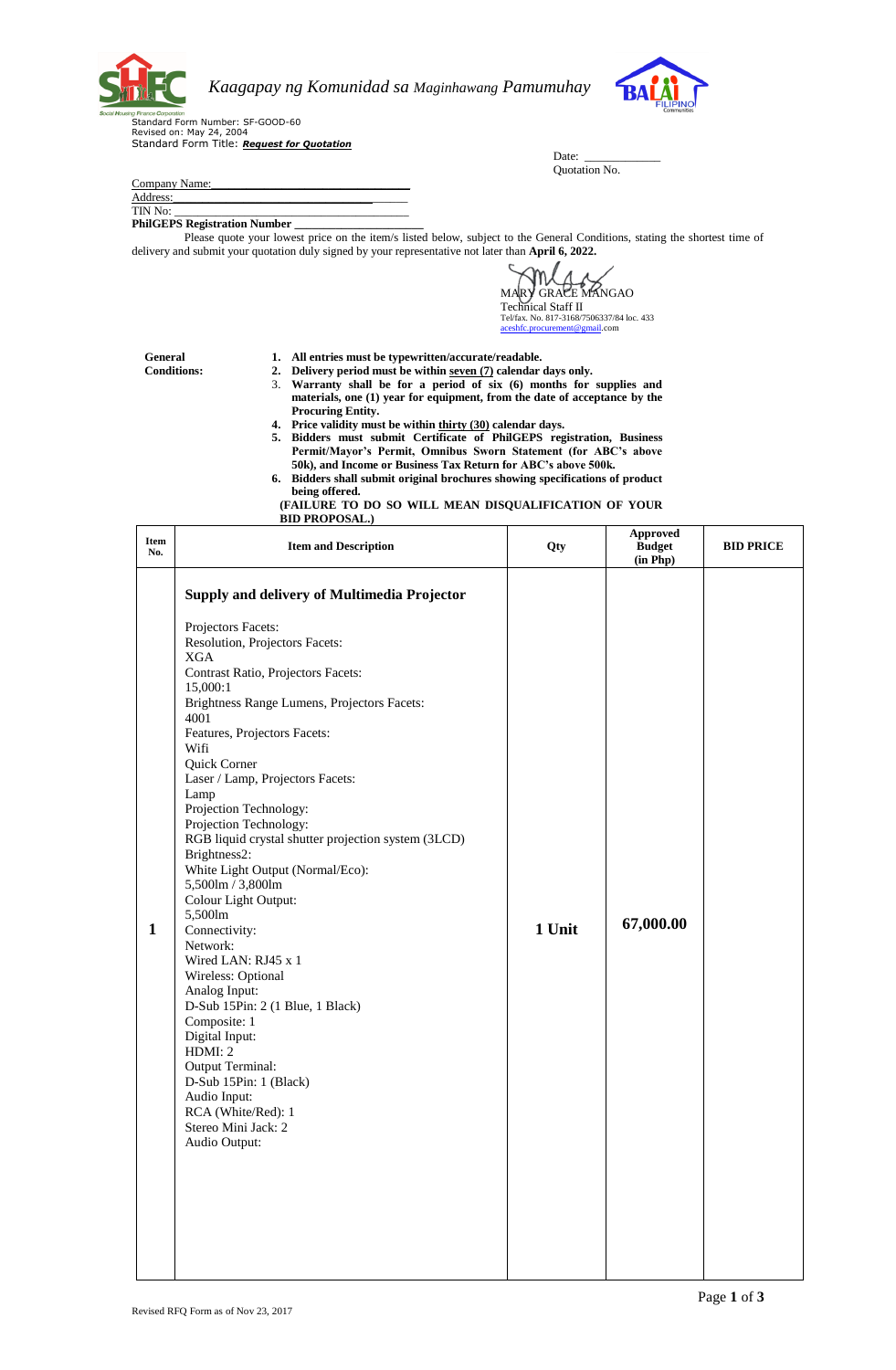



| Stereo Mini Jack: 1                                         |  |  |
|-------------------------------------------------------------|--|--|
| Control I/O:                                                |  |  |
| RS-232C: D-Sub 9pin x 1                                     |  |  |
| Others:                                                     |  |  |
|                                                             |  |  |
| USB Type A: 1 (for USB Memory, Firmware Update,             |  |  |
| Copy OSD Settings)                                          |  |  |
| USB Type B: 1 (for USB Display, Mouse, K/B, Control,        |  |  |
| Firmware Update, Copy OSD Settings)                         |  |  |
| <b>Contrast Ratio:</b>                                      |  |  |
| <b>Contrast Ratio:</b>                                      |  |  |
|                                                             |  |  |
| 15,000:1                                                    |  |  |
| Wireless Specifications (Wireless LAN: Built-in):           |  |  |
| Supported Speed for Each Mode:                              |  |  |
| IEEE 802.11b: 11 Mbps*3                                     |  |  |
| IEEE 802.11g: 54 Mbps*3                                     |  |  |
| IEEE 802.11n: 130 Mbps*3                                    |  |  |
| Wireless Security:                                          |  |  |
|                                                             |  |  |
| Quick Mode: OPEN, WPA2-PSK                                  |  |  |
| Advanced Mode: OPEN, WPA2-PSK, WPA/WPA2-PSK,                |  |  |
| WPA2-EAP, WPA/WPA2-EAP                                      |  |  |
| Supported EAP Type: PEAP, PEAP-TLS, EAP-TLS, EAP-           |  |  |
| Fast, LEAP                                                  |  |  |
| Screen Size (Projected Distance):                           |  |  |
| Zoom : Wide:                                                |  |  |
|                                                             |  |  |
| 30" - 300" [0.83 - 8.54 m]                                  |  |  |
| Zoom: Tele:                                                 |  |  |
| 30" - 300" [1.36 - 13.86 m]                                 |  |  |
| Geometric Correction:                                       |  |  |
| Vertical/Horizontal Keystone:                               |  |  |
| $\pm 30^{\circ}$ / $\pm 30^{\circ}$ (Zoom: Centre)          |  |  |
|                                                             |  |  |
| Auto Keystone:                                              |  |  |
| Yes                                                         |  |  |
| Quick Corner:                                               |  |  |
| Yes                                                         |  |  |
| <b>Operating Temperature:</b>                               |  |  |
| <b>Operating Temperature:</b>                               |  |  |
| Below 2,286m / 7,500ft: 5 - 40 °C <41 - 104 °F>             |  |  |
| Above 2,286m / 7,500ft (w/ High Altitude Mode): 5 - 35      |  |  |
|                                                             |  |  |
| $\textdegree C$ <41 - 95 $\textdegree F$ >                  |  |  |
| <b>Operating Altitude:</b>                                  |  |  |
| Operating Altitude:                                         |  |  |
| $0 - 3,048$ m (0 - 10,000 ft) (over 1,500m / 4,921ft : with |  |  |
| high altitude mode)                                         |  |  |
| Start-Up Period:                                            |  |  |
|                                                             |  |  |
| Start-Up Period:                                            |  |  |
| About 8 seconds, Warm-up Period: 30 seconds                 |  |  |
| Cool Down Period:                                           |  |  |
| Cool Down Period:                                           |  |  |
| <b>Instant Off</b>                                          |  |  |
| Internal Speaker(s):                                        |  |  |
|                                                             |  |  |
| Sound Output:                                               |  |  |
| 16W Monaural                                                |  |  |
| Dimension Excluding Feet (W x H x D):                       |  |  |
| Fan Noise (Normal/Eco):                                     |  |  |
| 39dB / 29dB                                                 |  |  |
| Dimension Excluding Feet (W x H x D):                       |  |  |
| 377 x 101 x 219 mm                                          |  |  |
| Air Filter:                                                 |  |  |
|                                                             |  |  |
| Type:                                                       |  |  |
| High Efficiency Filter                                      |  |  |
| Maintenance Cycle*4:                                        |  |  |
| 5,000 hours (Power Consumption: Normal)                     |  |  |
| 10,000 hours (Power Consumption: Eco)                       |  |  |
|                                                             |  |  |
| Power:                                                      |  |  |
| Power Supply Voltage:                                       |  |  |
| 100 - 240 V AC ±10%, 50/60 Hz                               |  |  |
|                                                             |  |  |
| General:                                                    |  |  |
| Weight:                                                     |  |  |